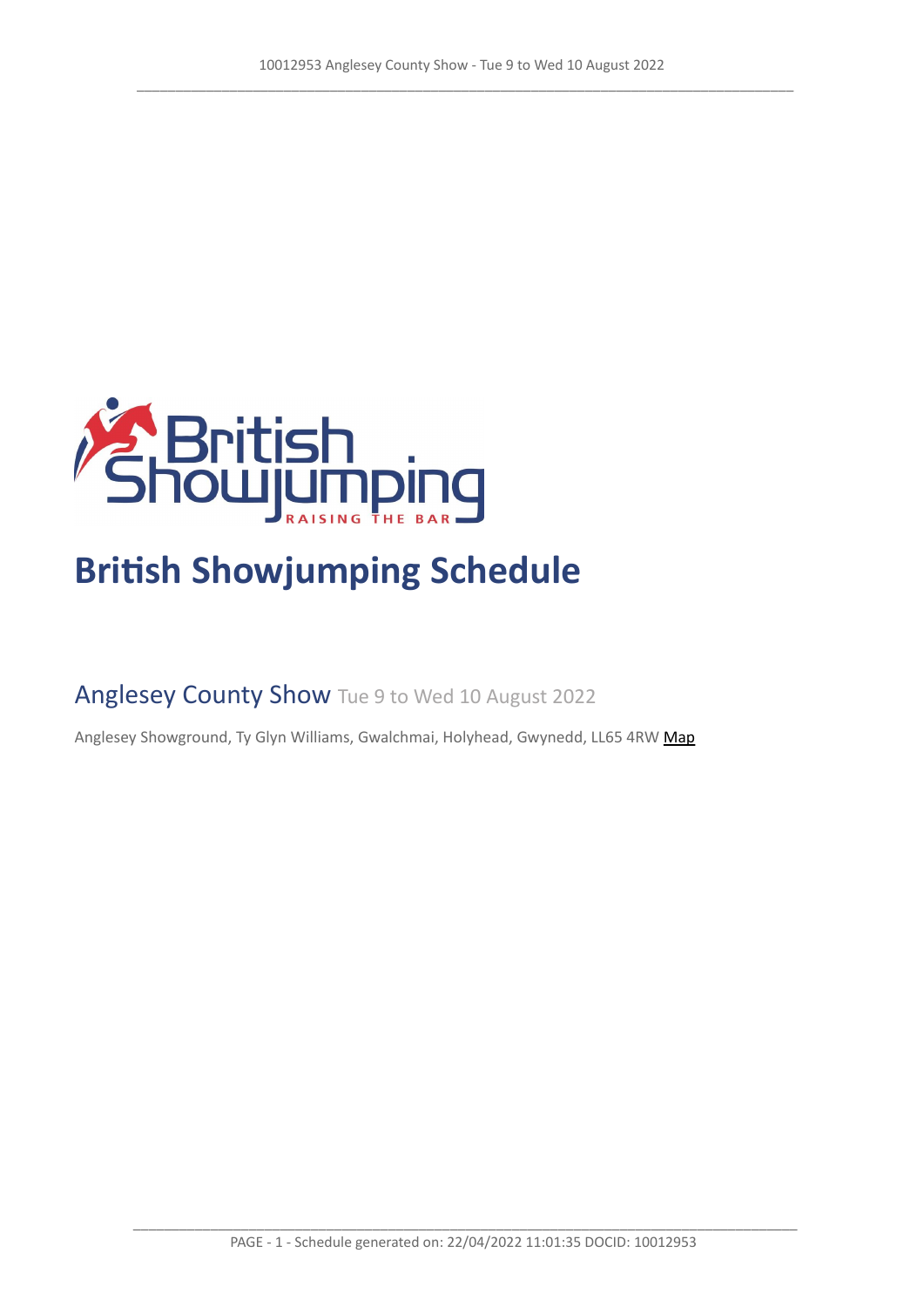### Show Secretary

Show Secretary: Mrs Amanda Pritchard, Tel: 01407 720072, Email: <info@angleseyshow.co.uk>

### First Aid Charges

First Aid is provided by an external provider, please contact the show secretary for more information on first aid charges.

# Refund of Entry Fees

Affiliated shows are required to repay 50 % of the entry fees in respect of all entry cancellations which are received by the Show Organiser not later than 48 hours before noon of the day on which the first affiliated competition of the show is scheduled to start except in those circumstances outlined in Rule 79.5.

# Tuesday 09 August 2022

# Class 1a - 09:00 - Showjumping Ring - Dodson & Horrell 85cm National Amateur Championship Qualifier - First Round

Rule 318. Single Phase. Speed 325mpm. Start Height 85cm. **DRAWN ORDER**

Horses (or ponies in pony competitions) may compete in one section only. In the event of insufficient entries lower prizes will be withheld. Rule - 76.6

For registered horses to be ridden by Full, Associate or Junior Members excluding any rider listed on the British Showjumping Gold League as of 31st March 2021 (assigned for the qualifying period) and any horse/rider combination listed on the British Showjumping Silver League as of 31st March 2021 (assigned for the qualifying Period).

Riders who have ever competed as a team member of any Senior International Team (4\* or 5\* Nations Cup in the last 10 years, World, European Championships & Olympic Games) are not eligible. Pony Riders, Children, Juniors and Young Riders who have ever competed in Nations Cup/International Team Events and European Championships in the last five years are not eligible (excluding Veterans and Para Teams).

Qualifies for: 85cms National Amateur Second Rounds.

Qualifying period: 1st September-31st August inclusive.

Numbers to qualify: Those horse/rider combinations which jump clear in the first round, followed by a clear round in the jump-off, in at least five 85cm National Amateur First Round competitions held in the qualifying period will qualify to compete in the respective height classes at the National Amateur Championships. Horses which jump clear in the first round followed by a clear round in the jump off, in at least one 85cm National Amateur First Round Competition held in the qualifying period, will qualify to compete in the National Amateur 85cm Second Round competition.

British Showjumping Boots / Leg Protection Ruling applies to this class, in accordance with Rule 102.15. Failure to **comply will incur disqualification.**

Prizes: 1st: £25.00, 2nd: £20.00, 3rd: £18.00, 4th: £17.00, 5th: £17.00, 6th: £17.00, Total: £114.00. **Entry Fee = £17.00**

### Class 1b - 09:00 - Showjumping Ring - Senior 85cm Open

Single Phase. Speed 325mpm. Start Height 85cm. **DRAWN ORDER**

For registered horses in Grades: A, B & C. Ridden by Adult, Associate or Junior Members who will be aged 12 years or over in the current calendar year. Horses (or ponies in pony competitions) may compete in one section only. In the event of insufficient entries lower prizes will be withheld. Rule - 76.6

British Showjumping Boots / Leg Protection Ruling applies to this class, in accordance with Rule 102.15. Failure to **comply will incur disqualification.**

Prizes: 1st: £25.00, 2nd: £20.00, 3rd: £18.00, 4th: £17.00, 5th: £17.00, 6th: £17.00, Total: £114.00. **Entry Fee = £17.00**

### Class 2 - Showjumping Ring - Equissage Pulse Senior British Novice First Round/90cm Open Single Phase. Speed 325mpm. Start Height 90cm. **DRAWN ORDER**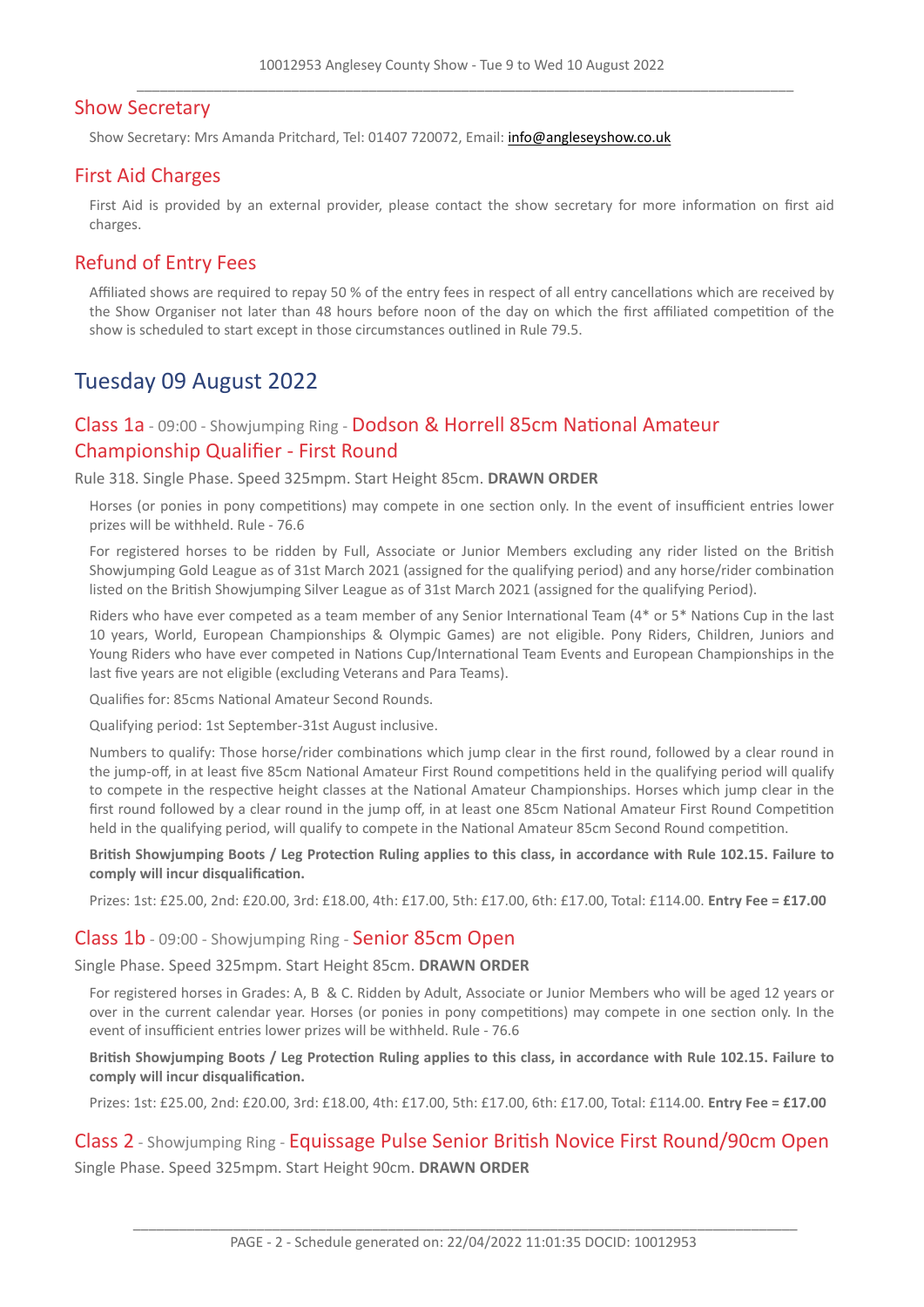Horses (or ponies in pony competitions) may compete in one section only. In the event of insufficient entries lower prizes will be withheld. Rule - 76.6

• British Novice:

Entry qualifications: to be ridden by Adult, Associate or Junior Members.

a) For Horses in Grade C that have not won a total of 125 points. Four Double Clears will qualify - in accordance with Rule 316.6.

b) For all horses born on or after 1 January 2018 irrespective of points. Horses will only be eligible for double clear qualification to Second Rounds if they reach the age of four years or under in the same calendar year as the British Novice Final - in accordance with Rule 316.6

Qualifies for: Senior British Novice Championship - Second Round. Qualifying period yearly 1st May - 30th April inclusive.

Numbers to qualify: Those horses which jump a clear round in the first round, followed by a clear round in the jumpoff, in at least four Senior British Novice First Round competitions held in any qualifying period will qualify to compete in the Senior British Novice Second Rounds, irrespective of their placings

for prize money in those competitions, which will be determined by the normal Table A rules (Rule 191). Horses in the class must go in to the jump-off and go clear to gain a double clear round qualification.

If combined with an open:

In Category 1 Shows and in the event of 30 starters or more the Open and the British Novice section will be split with two sets of prize money awarded.

In Category 2 Shows the sections must always be split with two sets of prize money awarded, irrespective of starters.

• 90cm Open:

For registered horses to be ridden by Adult, Associate or Junior Members.

Prizes: 1st: £30.00, 2nd: £25.00, 3rd: £20.00, 4th: £18.00, 5th: £18.00, Total: £111.00. **Entry Fee = £18.00**

# Class 3a - Showjumping Ring - Dodson & Horrell 95cm National Amateur Championship Qualifier - First Round

Rule 320. Single Phase. Speed 325mpm. Start Height 95cm. **DRAWN ORDER**

Horses (or ponies in pony competitions) may compete in one section only. In the event of insufficient entries lower prizes will be withheld. Rule - 76.6

For registered horses to be ridden by Full, Associate or Junior Members excluding any rider listed on the British Showjumping Gold League as of 31st March 2021 (assigned for the qualifying Period) and any horse/rider combination listed on the British Showjumping Silver League of 31st March 2021 (assigned for the qualifying Period). Riders who have ever competed as a team member of any Senior International Team (4<sup>\*</sup> or 5<sup>\*</sup> Nations Cup in the last 10 years, World, European Championships & Olympic Games) are not eligible. Pony Riders, Children, Juniors and Young Riders who have ever competed in Nations Cup/International Team Events and European Championships in the last five years are not eligible (excluding Veterans and Para Teams).

Qualifies for: 95cms National Amateur Second Rounds

Qualifying period: 1st September - 31st August inclusive.

Numbers to qualify: Those horse/rider combinations which jump clear in the first round, followed by a clear round in the jump-off, in at least five 95cm National Amateur First Round competitions held in the qualifying period will qualify to compete in the respective height classes at the National Amateur Championships. Horses which jump clear in the first round followed by a clear round in the jump off, in at least one 95cm National Amateur First Round Competition held in the qualifying period, will qualify to compete in the National Amateur 95cm Second Round competition.

British Showjumping Boots / Leg Protection Ruling applies to this class, in accordance with Rule 102.15. Failure to **comply will incur disqualification.**

Prizes: 1st: £30.00, 2nd: £25.00, 3rd: £20.00, 4th: £18.00, Total: £93.00. **Entry Fee = £18.00**

## Class 3b - Showjumping Ring - Senior 95cm Open

Single Phase. Speed 325mpm. Start Height 95cm. **DRAWN ORDER**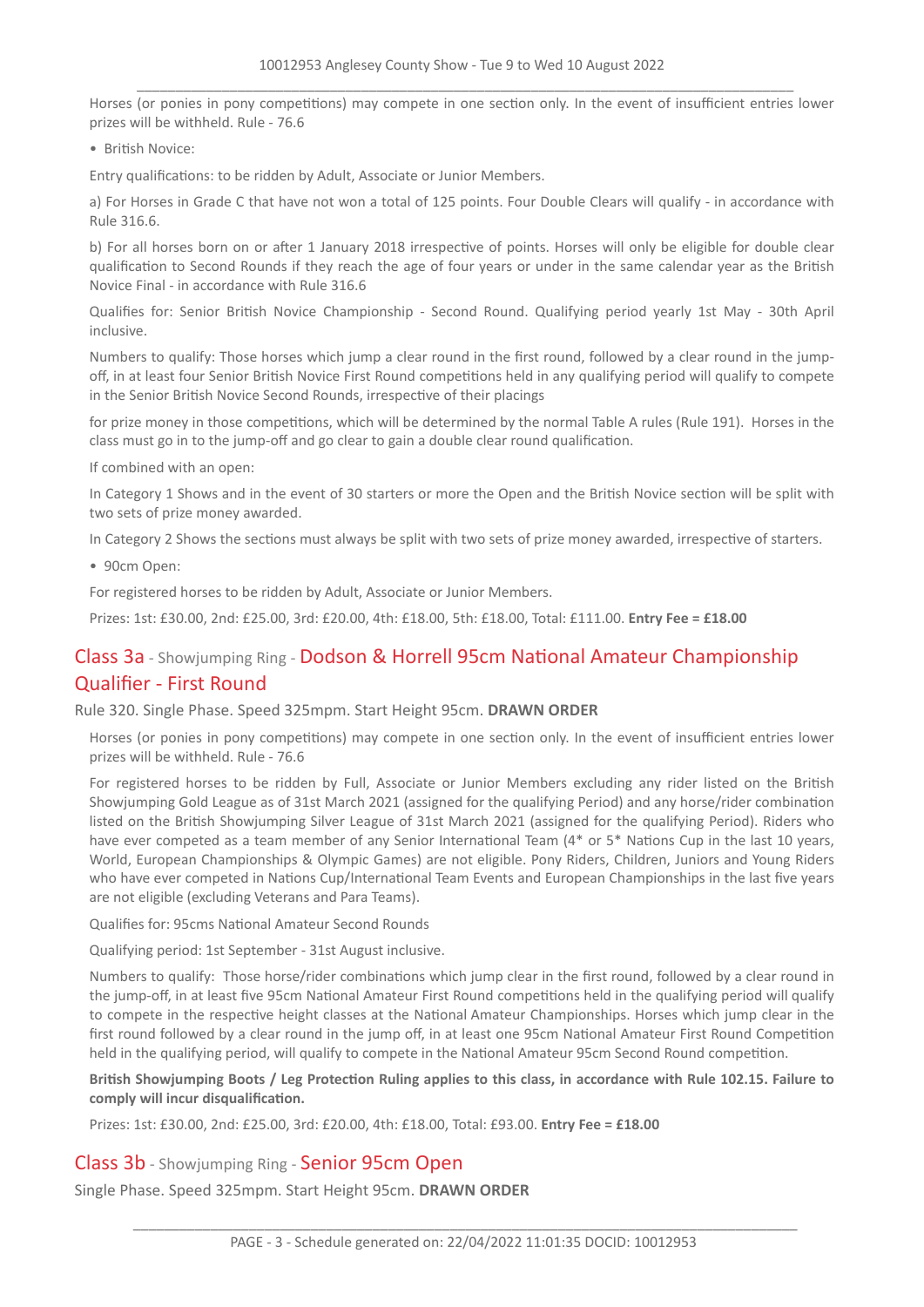For registered horses in Grades: A, B & C. Ridden by Adult, Associate or Junior Members who will be aged 12 years or over in the current calendar year. Horses (or ponies in pony competitions) may compete in one section only. In the event of insufficient entries lower prizes will be withheld. Rule - 76.6

British Showjumping Boots / Leg Protection Ruling applies to this class, in accordance with Rule 102.15. Failure to **comply will incur disqualification.**

Prizes: 1st: £30.00, 2nd: £25.00, 3rd: £20.00, 4th: £18.00, Total: £93.00. **Entry Fee = £18.00**

# Class 4 - Showjumping Ring - Nupafeed Supplements Senior Discovery First Round/1.00m Open

### Rule 314. Single Phase. Speed 325mpm. Start Height 1.00m. **DRAWN ORDER**

Horses (or ponies in pony competitions) may compete in one section only. In the event of insufficient entries lower prizes will be withheld. Rule - 76.6

• Discovery:

a) For Horses in Grade C that have not won a total of 225 points. Four Double Clears will qualify - in accordance with Rule 314.6.

b) For all horses born on or after 1 January 2017 irrespective of points. Horses will only be eligible for double clear qualification to Second Rounds if they reach the age of five years or under in the same calendar year as the Discovery Final - in accordance with Rule 314.6.

Qualifies for: Nupafeed Supplements Discovery Championship Second Round. Qualifying period: 1st May-30th April inclusive.

Numbers to qualify: Those horses that jump a clear round in the first round, followed by a clear round in the jump-off, in at least four First Round competitions held in any qualifying period, will qualify to compete in the Second Rounds, irrespective of their placings for prize money in those competitions, which will be determined by the normal Table A Rules (Rule 191). Horses in the class must go in to the jump-off and go clear to gain a double clear round qualification.

If combined with an open:

In Category 1 Shows and in the event of 30 starters or more the Open and the Discovery section will be split with two sets of prize money awarded.

In Category 2 Shows the sections must always be split with two sets of prize money awarded, irrespective of starters.

• 1.00m Open:

For registered horses to be ridden by Adult, Associate or Junior Members.

Prizes: 1st: £30.00, 2nd: £25.00, 3rd: £20.00, 4th: £18.00, 5th: £18.00, Total: £111.00. **Entry Fee = £18.00**

# Class 5a - Showjumping Ring - Dodson & Horrell 1.05m National Amateur Championship Qualifier - First Round

#### Rule 322. Single Phase. Speed 325mpm. Start Height 1.05m. **DRAWN ORDER**

Horses (or ponies in pony competitions) may compete in one section only. In the event of insufficient entries lower prizes will be withheld. Rule - 76.6

For registered horses to be ridden by Full, Associate or Junior Members excluding any rider listed on the British Showjumping Gold League as of 31st March 2021 (assigned for the qualifying Period). Riders who have ever competed as a team member of any Senior International Team (4\* or 5\* Nations Cup in the last 10 years, World, European Championships & Olympic Games) are not eligible. Pony Riders, Children, Juniors and Young Riders who have ever competed in Nations Cup/International Team Events and European Championships in the last five years are not eligible (excluding Veterans and Para Teams).

Qualifies for: 1.05m National Amateur Second Rounds.

Qualifying period: 1st September-31st August inclusive.

Numbers to qualify: Those horse/rider combinations which jump clear in the first round, followed by a clear round in the jump-off, in at least five 1.05m National Amateur First Round competitions held in the qualifying period, will qualify to compete in the respective height classes at the National Amateur Championships. Horses which jump clear in the first round followed by a clear round in the jump off, in at least one 1.05m National Amateur First Round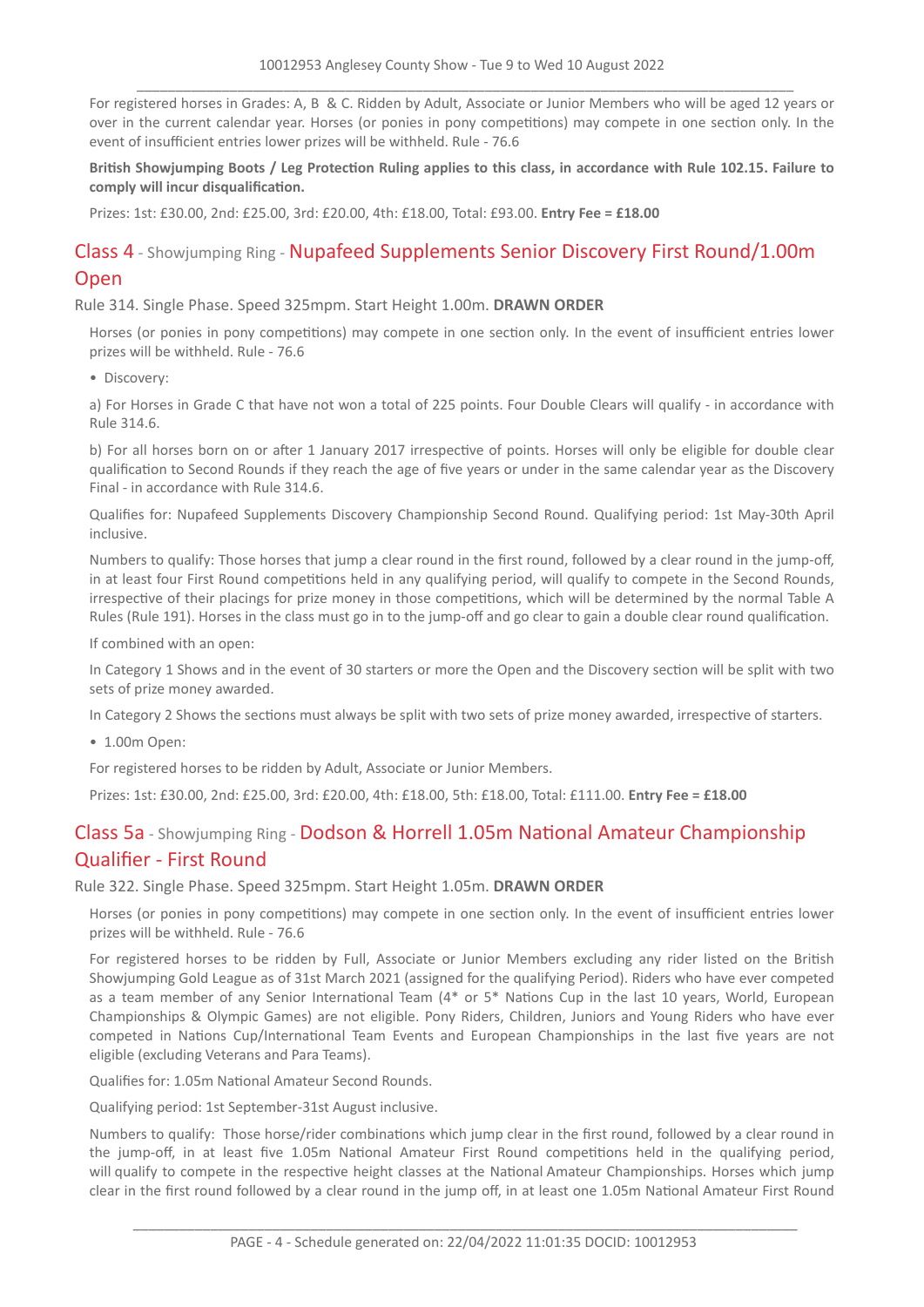Competition held in the qualifying period, will qualify to compete in the National Amateur 1.05m Second Round competition.

### British Showjumping Boots / Leg Protection Ruling applies to this class, in accordance with Rule 102.15. Failure to **comply will incur disqualification.**

Prizes: 1st: £35.00, 2nd: £30.00, 3rd: £25.00, 4th: £20.00, 5th: £20.00, Total: £130.00. **Entry Fee = £20.00**

### Class 5b - Showjumping Ring - Senior 1.05m Open

Single Phase. Speed 325mpm. Start Height 1.05m. **DRAWN ORDER**

For registered horses in Grades: A, B & C. Ridden by Adult, Associate or Junior Members who will be aged 12 years or over in the current calendar year. Horses (or ponies in pony competitions) may compete in one section only. In the event of insufficient entries lower prizes will be withheld. Rule - 76.6

British Showiumping Boots / Leg Protection Ruling applies to this class, in accordance with Rule 102.15. Failure to **comply will incur disqualification.**

Prizes: 1st: £35.00, 2nd: £30.00, 3rd: £25.00, 4th: £20.00, 5th: £20.00, Total: £130.00. **Entry Fee = £20.00**

### Class 6 - not before 13:00 - Showjumping Ring - Pony Intro 70cm Open

Single Phase. Speed 325mpm. Start Height 70cm. **DRAWN ORDER**

For registered ponies in Grades: JA, JC & JD to be ridden by junior members. In the event of insufficient entries lower prizes will be withheld. Rule - 76.6

British Showjumping Boots / Leg Protection Ruling applies to this class, in accordance with Rule 102.15. Failure to **comply will incur disqualification.**

Prizes: 1st: £20.00, 2nd: £17.00, 3rd: £15.00, 4th: £15.00, Total: £67.00. **Entry Fee = £15.00**

### Class 7 - Showjumping Ring - Pony British Novice - First Round /80cm Open

Rule 410. Single Phase. Speed 325mpm. Start Height 80cm.

Horses (or ponies in pony competitions) may compete in one section only. In the event of insufficient entries lower prizes will be withheld. Rule - 76.6

• British Novice:

For registered ponies in Grade JD, that have not won a total of 150 Points to be ridden by Junior Members, ages as per Rule 77.12/77.13.

Qualifies for: Pony British Novice Championship Second Rounds. Qualifying period 1st May-30th April inclusive.

Numbers to qualify: Those ponies that jump a clear round in the first round, followed by a clear round in the jump-off, in at least four Pony British Novice First Round competitions held in the qualifying period will qualify to compete in a Pony British Novice Second Rounds, irrespective of their placings for prize money in those competitions, which will be determined by the normal Table A Rules (Rule 191). Ponies in the class must go in to the jump-off and go clear to gain their double clear round qualification. The winner of a particular Pony British Novice First Round competition will not automatically qualify solely as a result of that competition.

• 80cm Open:

For registered ponies in Grade JA, JC, JD to be ridden by Junior Members

If combined with an open:

In the event of 15 or more starters this class will be split with two sets of prize money. Ponies may enter one section only.

British Showjumping Boots / Leg Protection Ruling applies to this class, in accordance with Rule 102.15. Failure to **comply will incur disqualification.**

Prizes: 1st: £25.00, 2nd: £20.00, 3rd: £17.00, 4th: £17.00, 5th: £17.00, Total: £96.00. **Entry Fee = £17.00**

### Class 8 - Showjumping Ring - Pony Discovery - First Round/90cm Open

Rule 408. Single Phase. Speed 325mpm. Start Height 90cm. **DRAWN ORDER**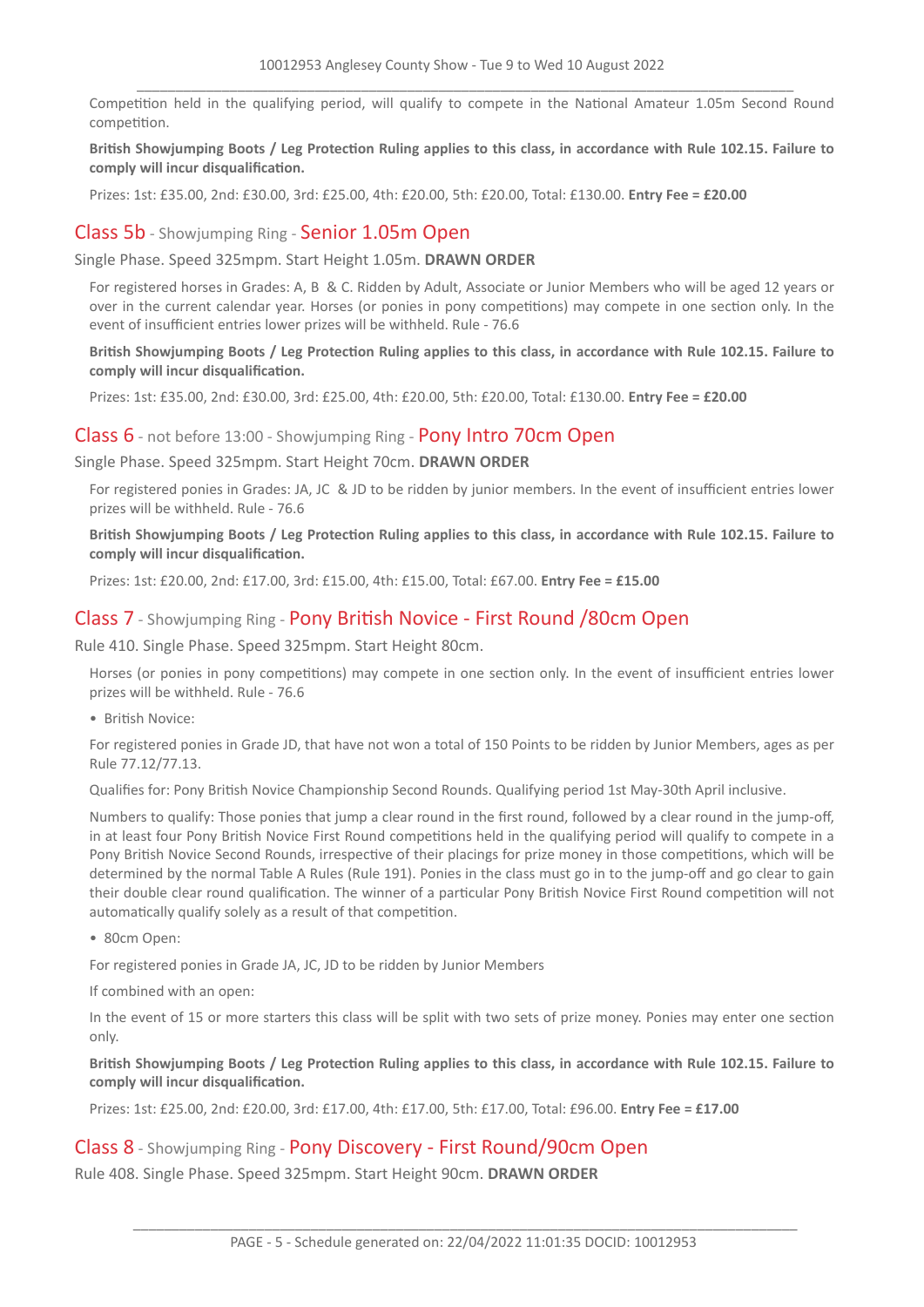Horses (or ponies in pony competitions) may compete in one section only. In the event of insufficient entries lower prizes will be withheld. Rule - 76.6

• Discovery:

For registered ponies in Grades JD and JC that have not won a total of 300 Points to be ridden by Junior Members, ages as per Rule 77.12/77.13.

Qualifies for: Pony Discovery Second Round. Qualifying period: 1st May-30th April inclusive.

Numbers to qualify for: Those ponies which jump a clear round in the first round, followed by a clear round in the jump-off in at least four Pony Discovery First Round competitions held in any qualifying period will qualify to compete in a Pony Discovery Second Round, irrespective of their placings for prize money in those competitions, which will be determined by the normal Table A Rules (Rule 191). Ponies in the class must go in to the jump-off and go clear to gain their double clear round qualification. The winner of a particular Pony Discovery First Round competition will not automatically qualify solely as a result of that competition.

• 90cm Open:

For registered ponies in Grade JA, JC, JD to be ridden by Junior Members

If combined with an open:

In the event of 30 or more starters the class will be split with two sets of prize money. Ponies may enter one section only.

British Showjumping Boots / Leg Protection Ruling applies to this class, in accordance with Rule 102.15. Failure to **comply will incur disqualification.**

Prizes: 1st: £25.00, 2nd: £20.00, 3rd: £17.00, 4th: £17.00, 5th: £17.00, Total: £96.00. **Entry Fee = £17.00**

# Class 9 - Showjumping Ring - Blue Chip Pony Newcomers/Pony 1.00m Open (both to inc. The Pony Restricted Rider 1.00m Qualifier)

Rule 406 & 416. Single Phase. Speed 325mpm. Start Height 1.00m. **DRAWN ORDER**

First place rosette kindly sponsored by Blue Chip In the event of 30 or more starters the class will be split and two sets of prize money awarded. In the event of insufficient entries lower prizes will be withheld. Rule - 76.6

• Blue Chip Pony Newcomers is for registered ponies in Grade JC & JD that have not won a total of 500 points to be ridden by Junior Members.

Qualifies for: Blue Chip Pony Newcomers Second Round. Qualifying period: 1st May-30th April inclusive. Numbers to qualify: Those ponies that jump a clear round in the First Round, followed by a clear round in the jump-off in at least four Blue Chip Pony Newcomers First Round competitions held in any qualifying period will qualify to compete in a Pony Newcomers Second Round.

• The Open Section is for registered ponies in Grade JA, JC, JD to be ridden by Junior Members. Junior Members, in either the Open or the Newcomers Section who have not won a total of 500 Points are eligible for double clear qualification for the Pony Restricted Rider 1.00m Championship. Riders who have accrued points on the Pony Gold League are not eligible to compete in the Restricted Rider 1.00m Final.

Qualifies for: Four double clears will qualify for the Pony Restricted Rider 1.00m Championship to be held at the British Showjumping National Championships. Qualifying period: 1st May-30th April. Qualification is ony/rider Combination.

Ponies may compete in one section only.

British Showjumping Boots / Leg Protection Ruling applies to this class, in accordance with Rule 102.15. Failure to **comply will incur disqualification.**

Prizes: 1st: £30.00, 2nd: £25.00, 3rd: £20.00, 4th: £18.00, 5th: £18.00, Total: £111.00. **Entry Fee = £18.00**

# Wednesday 10 August 2022

# Class 8a - 09:00 - Showjumping Ring - Dodson & Horrell 85cm National Amateur Championship Qualifier - First Round

Rule 318. Single Phase. Speed 325mpm. Start Height 85cm. **DRAWN ORDER**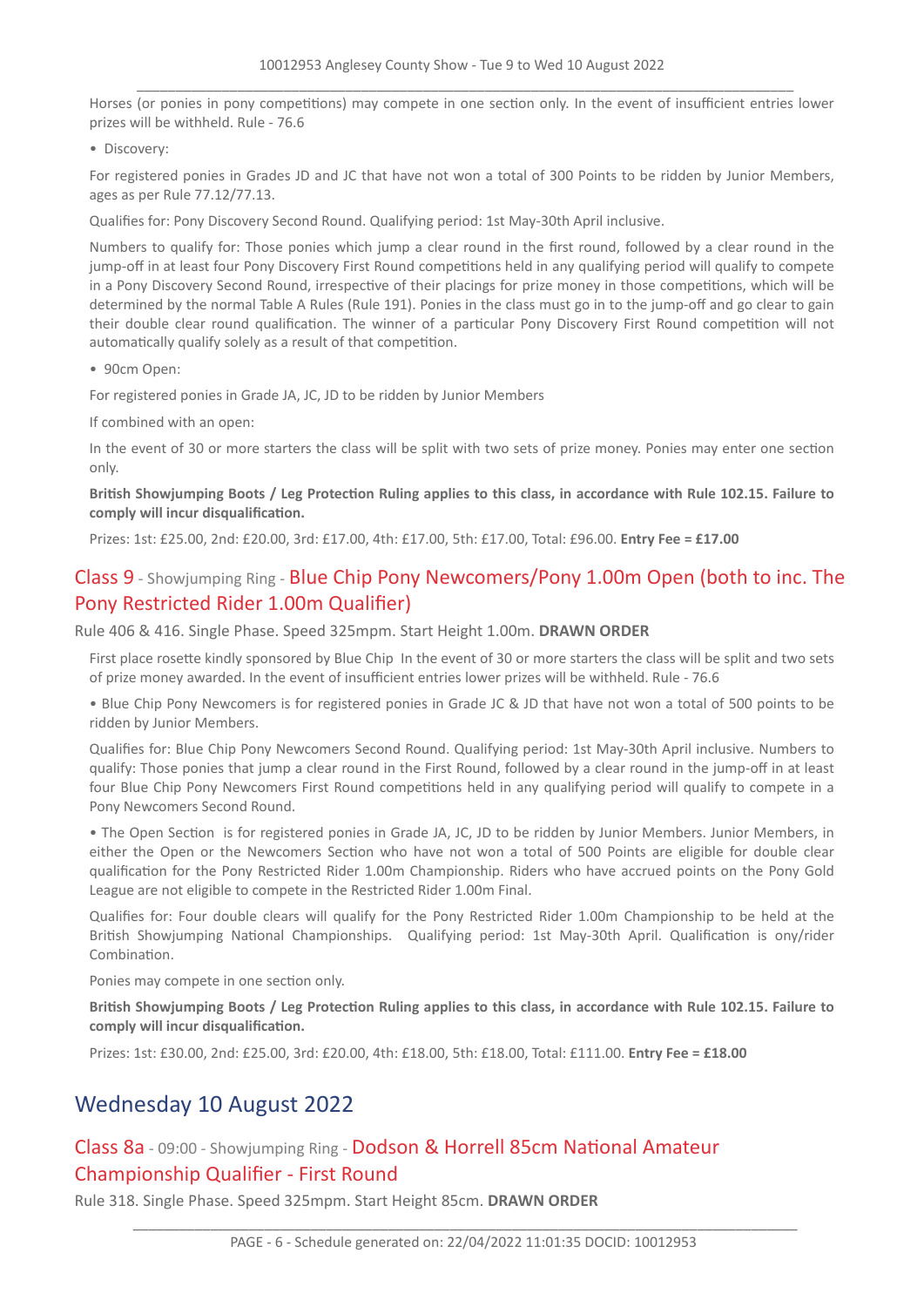Horses (or ponies in pony competitions) may compete in one section only. In the event of insufficient entries lower prizes will be withheld. Rule - 76.6

For registered horses to be ridden by Full, Associate or Junior Members excluding any rider listed on the British Showjumping Gold League as of 31st March 2021 (assigned for the qualifying period) and any horse/rider combination listed on the British Showjumping Silver League as of 31st March 2021 (assigned for the qualifying Period).

Riders who have ever competed as a team member of any Senior International Team (4\* or 5\* Nations Cup in the last 10 years, World, European Championships & Olympic Games) are not eligible. Pony Riders, Children, Juniors and Young Riders who have ever competed in Nations Cup/International Team Events and European Championships in the last five years are not eligible (excluding Veterans and Para Teams).

Qualifies for: 85cms National Amateur Second Rounds.

Qualifying period: 1st September-31st August inclusive.

Numbers to qualify: Those horse/rider combinations which jump clear in the first round, followed by a clear round in the jump-off, in at least five 85cm National Amateur First Round competitions held in the qualifying period will qualify to compete in the respective height classes at the National Amateur Championships. Horses which jump clear in the first round followed by a clear round in the jump off, in at least one 85cm National Amateur First Round Competition held in the qualifying period, will qualify to compete in the National Amateur 85cm Second Round competition.

British Showjumping Boots / Leg Protection Ruling applies to this class, in accordance with Rule 102.15. Failure to **comply will incur disqualification.**

Prizes: 1st: £25.00, 2nd: £20.00, 3rd: £18.00, 4th: £18.00, 5th: £18.00, Total: £99.00. **Entry Fee = £18.00**

### Class 8b - 09:00 - Showjumping Ring - Senior 85cm Open

Single Phase. Speed 325mpm. Start Height 85cm. **DRAWN ORDER**

For registered horses in Grades: A, B & C. Ridden by Adult, Associate or Junior Members who will be aged 12 years or over in the current calendar year. Horses (or ponies in pony competitions) may compete in one section only. In the event of insufficient entries lower prizes will be withheld. Rule - 76.6

British Showjumping Boots / Leg Protection Ruling applies to this class, in accordance with Rule 102.15. Failure to **comply will incur disqualification.**

Prizes: 1st: £25.00, 2nd: £20.00, 3rd: £18.00, 4th: £18.00, 5th: £18.00, Total: £99.00. **Entry Fee = £18.00**

## Class 9a - Showjumping Ring - Equissage Pulse Senior British Novice First Round

### Rule 316. Single Phase. Speed 325mpm. Start Height 90cm. **DRAWN ORDER**

Horses (or ponies in pony competitions) may compete in one section only. In the event of insufficient entries lower prizes will be withheld. Rule - 76.6

Entry qualifications: to be ridden by Adult, Associate or Junior Members

a) For horses in Grade C that have not won a total of 125 points. Four Double Clears will qualify - in accordance with Rule 316.6.

b) For all horses born on or after 1 January 2018 irrespective of points. Horses will only be eligible for double clear qualification to Second Rounds if they reach the age of four years or under in the same calendar year as the British Novice Final - in accordance with Rule 316.6.

Qualifies for: Senior British Novice Championship - Second Round.

Qualifying period: 1st May - 30th April inclusive.

Numbers to qualify: Those horses which jump a clear round in the first round, followed by a clear round in the jumpoff, in at least four British Novice First Round competitions held in any qualifying period will qualify to compete in the British Novice Second Rounds, irrespective of their placings for prize money in those competitions, which will be determined by the normal Table A rules (Rule 191). Horses in the class must go in to the jump-off and go clear to gain a double clear round qualification.

If combined with an open:

In Category 1 Shows and in the event of 30 starters or more the Open and the British Novice section will be split with two sets of prize money awarded.

In Category 2 Shows the sections must always be split with two sets of prize money awarded, irrespective of starters.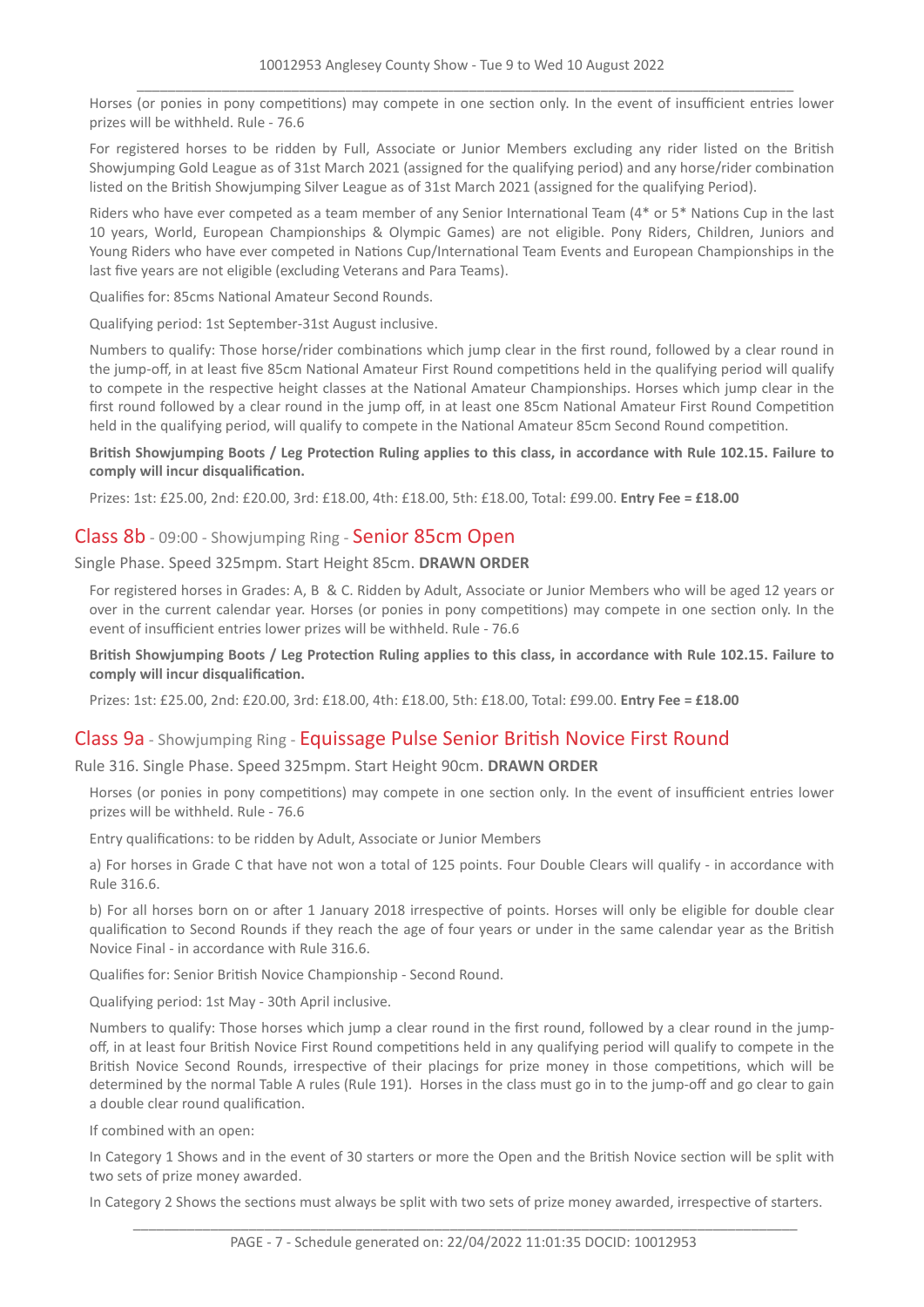Prizes: 1st: £25.00, 2nd: £20.00, 3rd: £18.00, 4th: £18.00, 5th: £18.00, Total: £99.00. **Entry Fee = £18.00**

### Class 9b - Showjumping Ring - Senior 90cm Open

Single Phase. Speed 325mpm. Start Height 90cm. **DRAWN ORDER**

For registered horses in Grades: A, B & C. Ridden by Adult, Associate or Junior Members who will be aged 12 years or over in the current calendar year. Horses (or ponies in pony competitions) may compete in one section only. In the event of insufficient entries lower prizes will be withheld. Rule - 76.6

Prizes: 1st: £25.00, 2nd: £20.00, 3rd: £18.00, 4th: £18.00, 5th: £18.00, Total: £99.00. **Entry Fee = £18.00**

# Class 10a - Showjumping Ring - Dodson & Horrell 95cm National Amateur Championship Qualifier - First Round

Rule 320. Single Phase. Speed 325mpm. Start Height 95cm. **DRAWN ORDER**

Horses (or ponies in pony competitions) may compete in one section only. In the event of insufficient entries lower prizes will be withheld. Rule - 76.6

For registered horses to be ridden by Full, Associate or Junior Members excluding any rider listed on the British Showjumping Gold League as of 31st March 2021 (assigned for the qualifying Period) and any horse/rider combination listed on the British Showjumping Silver League of 31st March 2021 (assigned for the qualifying Period). Riders who have ever competed as a team member of any Senior International Team (4\* or 5\* Nations Cup in the last 10 years, World, European Championships & Olympic Games) are not eligible. Pony Riders, Children, Juniors and Young Riders who have ever competed in Nations Cup/International Team Events and European Championships in the last five years are not eligible (excluding Veterans and Para Teams).

Qualifies for: 95cms National Amateur Second Rounds

Qualifying period: 1st September - 31st August inclusive.

Numbers to qualify: Those horse/rider combinations which jump clear in the first round, followed by a clear round in the jump-off, in at least five 95cm National Amateur First Round competitions held in the qualifying period will qualify to compete in the respective height classes at the National Amateur Championships. Horses which jump clear in the first round followed by a clear round in the jump off, in at least one 95cm National Amateur First Round Competition held in the qualifying period, will qualify to compete in the National Amateur 95cm Second Round competition.

British Showjumping Boots / Leg Protection Ruling applies to this class, in accordance with Rule 102.15. Failure to **comply will incur disqualification.**

Prizes: 1st: £30.00, 2nd: £25.00, 3rd: £20.00, 4th: £18.00, Total: £93.00. **Entry Fee = £18.00**

### Class 10b - Showjumping Ring - Senior 95cm Open

### Single Phase. Speed 325mpm. Start Height 95cm. **DRAWN ORDER**

For registered horses in Grades: A, B & C. Ridden by Adult, Associate or Junior Members who will be aged 12 years or over in the current calendar year. Horses (or ponies in pony competitions) may compete in one section only. In the event of insufficient entries lower prizes will be withheld. Rule - 76.6

British Showjumping Boots / Leg Protection Ruling applies to this class, in accordance with Rule 102.15. Failure to **comply will incur disqualification.**

Prizes: 1st: £30.00, 2nd: £25.00, 3rd: £20.00, 4th: £18.00, Total: £93.00. **Entry Fee = £18.00**

### Class 11a - Showjumping Ring - Nupafeed Supplements Senior Discovery - First Round

Rule 314. Single Phase. Speed 325mpm. Start Height 1.00m. **DRAWN ORDER**

Horses (or ponies in pony competitions) may compete in one section only. In the event of insufficient entries lower prizes will be withheld. Rule - 76.6

Entry qualifications: to be ridden by Adult, Associate or Junior Members.

a) For horses in Grade C that have not won a total of 225 points. Four Double Clears will qualify - in accordance with Rule 314.6.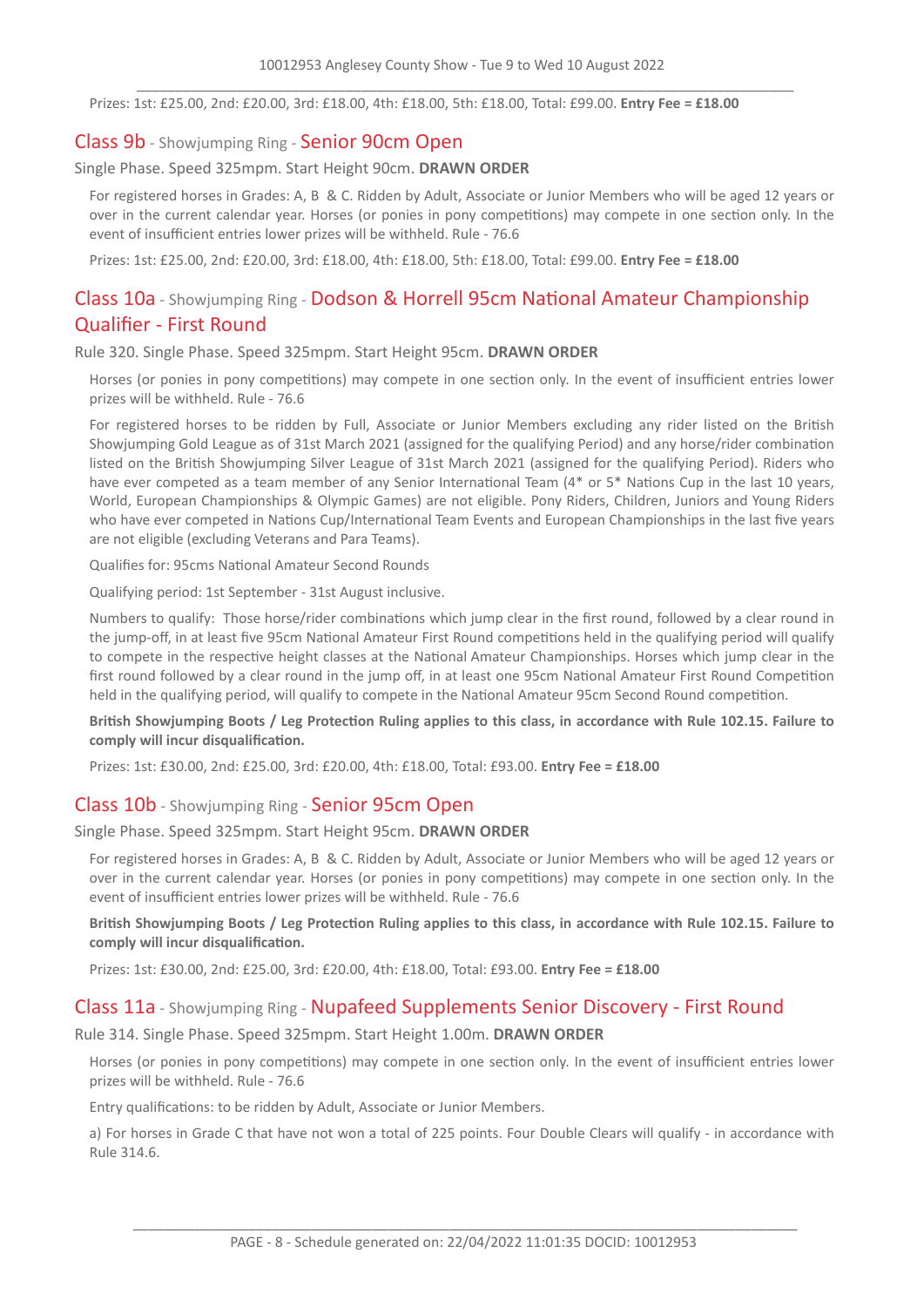b) For all horses born on or after 1 January 2017 irrespective of points. Horses will only be eligible for double clear qualification to Second Rounds if they reach the age of five years or under in the same calendar year as the Discovery Final - in accordance with Rule 314.6.

Qualifies for: Nupafeed Supplements Discovery Championship Second Round.

Qualifying period: 1st May-30th April inclusive.

Numbers to qualify: Those horses that jump a clear round in the first round, followed by a clear round in the jump-off, in at least four First Round competitions held in any qualifying period, will qualify to compete in the Senior Discovery Second Rounds, irrespective of their placings for prize money in those competitions, which will be determined by the normal Table A Rules (Rule 191). Horses in the class must go in to the jump-off and go clear to gain a double clear round qualification.

If combined with an open:

In Category 1 Shows and in the event of 30 starters or more the Open and the Discovery section will be split with two sets of prize money awarded.

In Category 2 Shows the sections must always be split with two sets of prize money awarded, irrespective of starters.

Prizes: 1st: £30.00, 2nd: £25.00, 3rd: £20.00, 4th: £18.00, 5th: £18.00, Total: £111.00. **Entry Fee = £18.00**

### Class 11b - Showjumping Ring - Senior 1.00m Open

Single Phase. Speed 325mpm. Start Height 1.00m. **DRAWN ORDER**

For registered horses in Grades: A, B & C. Ridden by Adult, Associate or Junior Members who will be aged 12 years or over in the current calendar year. Horses (or ponies in pony competitions) may compete in one section only. In the event of insufficient entries lower prizes will be withheld. Rule - 76.6

Prizes: 1st: £30.00, 2nd: £25.00, 3rd: £20.00, 4th: £18.00, 5th: £18.00, Total: £111.00. **Entry Fee = £18.00**

# Class 12a - Showjumping Ring - Dodson & Horrell 1.05m National Amateur Championship Qualifier - First Round

Rule 322. Single Phase. Speed 325mpm. Start Height 1.05m. **DRAWN ORDER**

Horses (or ponies in pony competitions) may compete in one section only. In the event of insufficient entries lower prizes will be withheld. Rule - 76.6

For registered horses to be ridden by Full, Associate or Junior Members excluding any rider listed on the British Showjumping Gold League as of 31st March 2021 (assigned for the qualifying Period). Riders who have ever competed as a team member of any Senior International Team (4\* or 5\* Nations Cup in the last 10 years, World, European Championships & Olympic Games) are not eligible. Pony Riders, Children, Juniors and Young Riders who have ever competed in Nations Cup/International Team Events and European Championships in the last five years are not eligible (excluding Veterans and Para Teams).

Qualifies for: 1.05m National Amateur Second Rounds.

Qualifying period: 1st September-31st August inclusive.

Numbers to qualify: Those horse/rider combinations which jump clear in the first round, followed by a clear round in the jump-off, in at least five 1.05m National Amateur First Round competitions held in the qualifying period, will qualify to compete in the respective height classes at the National Amateur Championships. Horses which jump clear in the first round followed by a clear round in the jump off, in at least one 1.05m National Amateur First Round Competition held in the qualifying period, will qualify to compete in the National Amateur 1.05m Second Round competition.

British Showjumping Boots / Leg Protection Ruling applies to this class, in accordance with Rule 102.15. Failure to **comply will incur disqualification.**

Prizes: 1st: £35.00, 2nd: £30.00, 3rd: £25.00, 4th: £20.00, 5th: £20.00, Total: £130.00. **Entry Fee = £20.00**

### Class 12b - Showjumping Ring - Senior 1.05m Open

Single Phase. Speed 325mpm. Start Height 1.05m. **DRAWN ORDER**